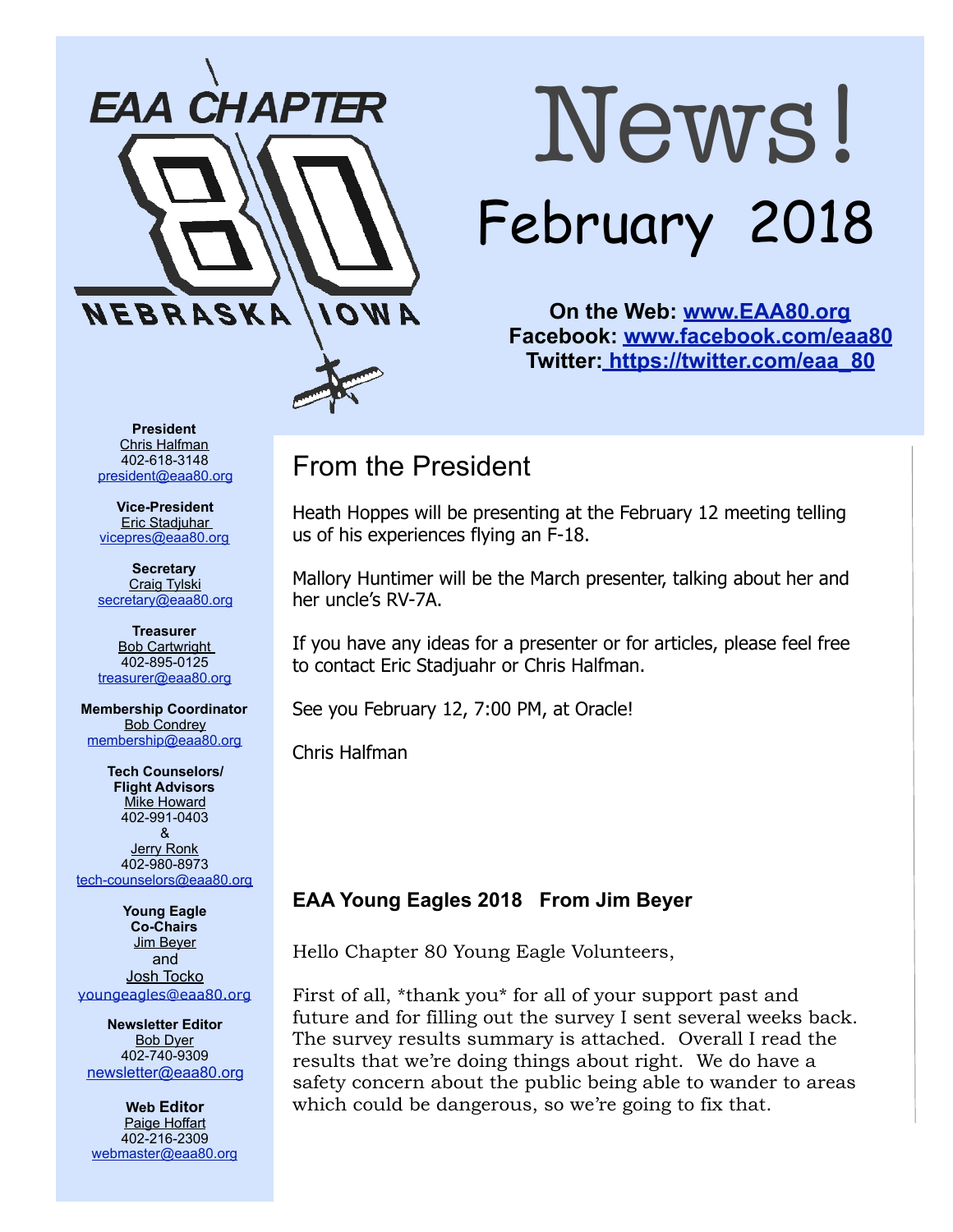So with the information you provided, I've put together a tentative plan for 2018. We'll discuss it at the regular meeting on Monday, Feb 12th and put it up for an approval vote. That way we'll have time print the business cards, posters, web sites, etc.

A couple of the events are unique to a particular group such as Burke HS and the Girls Scouts…for those events we'll have a pretty good handle on the number of students and should be able to match pilots and students appropriately. For the 'open to the public' events, it's much harder to predict the kid demand. I am sensitive to trying to not over work the pilots/ flight-line staff nor underwork you all. I know it's a big time and money commitment for everyone, so we try our best to make it worth your time and effort.

Two new things for the upcoming year.

- First, we're going to have applications for a EAA Chapter 80 Air Academy Scholarship available at all of our rallies, that way we'll be able to seek out the best applicants from throughout the year. But it's not limited to kids who attend a YE rally…if you know a young person who is interested in aviation, give them an application; it's open to all. Also, the money for this scholarship is from our EAA YE dollars, which comes from a donor based on how many YE flights we fly and is completely separate from what's in our chapter accounts. - Second, we're going to have flightline/pilot name badges which will help the general public know our names and roles during the event. Plus it'll have our youth protection training/

background check expiration dates on the badge so we're fully compliant with the rules.

Proposed 2018 Schedule. I've tried to deconflict with things I know may be an issue (Oshkosh, Husker games, holidays, etc)

(1) Sat, 3/10 - Burke High School and Girl Scouts Young Women Young Eagles Rally (could be 30 or so precoordinated kids)

— March is women's history month and it's one of Burke HS events they are holding throughout the month — It's also a makeup for the Girl Scout troop we weather cancelled in Nov 2017

 $(2)$  Sat,  $4/14$  - Open-to-the-public Event (Easter is 4/1) (3) Sat, 4/28 - Burke High School Rocketry Club (expected 15-20 precoordinated kids)

(4) Sat, 5/12 - Open-to-the-public Event (UNO commencement is 5/4, Berkshire is 5/5)

(5) Sat, 6/9 - Open-to-the-public Event supporting International YE day (day set by EAA)

(6) Sat, 7/14 - Open-to-the-public Event (Oshkosh starts 7/23 thru 7/29), will start early and try to keep it a smaller event (7) Sat, 8/18 - Open-to-the-public Event (Offutt airshow is 8/12-8/13),

will start early and try to keep it a smaller event

(8) Sun, 9/9 - Open-to-the-public Event supporting Plattsmouth Days (9) Sat, 10/13 - Open-to-the-public Event (Huskers are away at Northwestern…kickoff time not known)

I know this is a lot of planned events, so we need to hear your thoughts at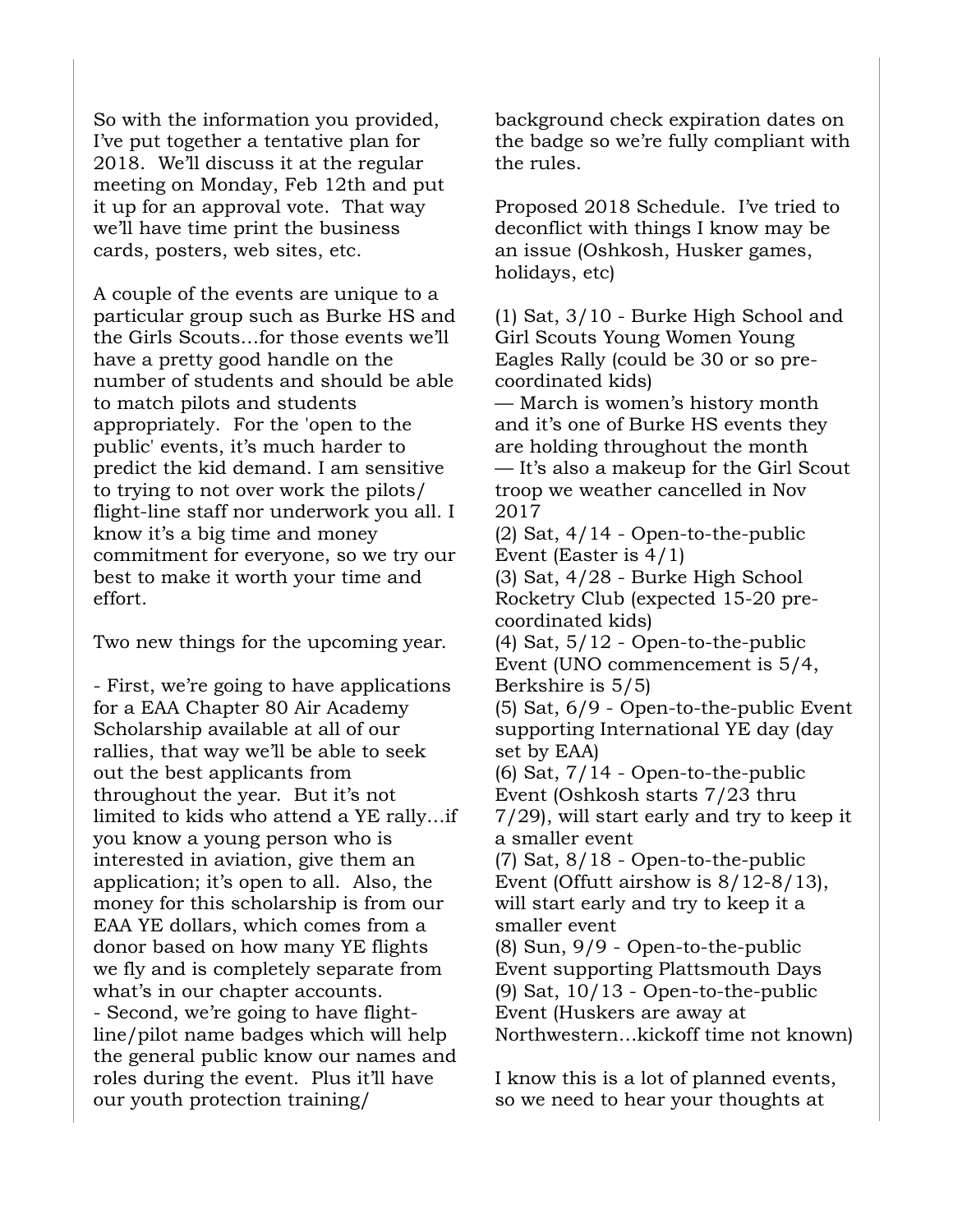the meeting or if you can't make it, let me, Josh Tacko or Chris know and we'll adjust.

Thanks again for all of your support to the Young Eagle program!

-Jim

#### **EAA Chapter 80 Meeting Minutes**

January 2018

The chapter meeting was held on January 8th at Millard Airport, Oracle Aviation. The meeting was called to order at 7 PM by President Chris Halfman.

Guests included Jacob Moore who is a young pilot and has an interest in the EAA. Also attending were Doug Carter, his wife Kim and daughter. Kim works for Delta and they are interested in the Young Eagles for their daughter.

Meeting Minutes: The December 2017 meeting minutes were approved as published.

Treasurer's Report: The January treasurer's report was approved as published. The report included receipts for Young Eagles reimbursement of \$93. Chapter expenses totaled \$279.95. Ending balance \$14,172.24.

Membership: Bob Condrey reported there are 101 members (current numbers are now accurate based on paid membership). The 2018 dues of \$25 are now due and can be paid up to three years in advance using cash, check, or credit card.

Tech Counselor: Mike Howard reported that the FAA will not be conducting aircraft inspections any more and that paying a DAR with the correct function code (46 for EAB, 47 for ELSA) is now necessary. There are five DAR's in the local state area. Go to FAA.gov for more information on approved DARs.

Young Eagles: Jim Beyer has requested that pilots fill out the YE survey that was emailed out to YE pilot / ground support participants. Another email was sent out regarding the Air Venture Academy (participating: Condrey, Cartwright, Howard & Beyer).

Tools: Jerry Ronk reported all tools are accounted for with the exception of the aircraft ramps that are out on loan.

Builder Reports: Mike Howard provided an update on the Aviation Nation RV-12 under construction (tail kit completed, fuselage kit started). TW (Tom Wiedulwilt) is working on a Bearhawk (similar to a Super Cub with tandem seats). Ken Barr is working on his Sonex and has the tail feathers, ailerons, and flaps done (starting the spar kit).

Builders Meeting: None scheduled (too cold)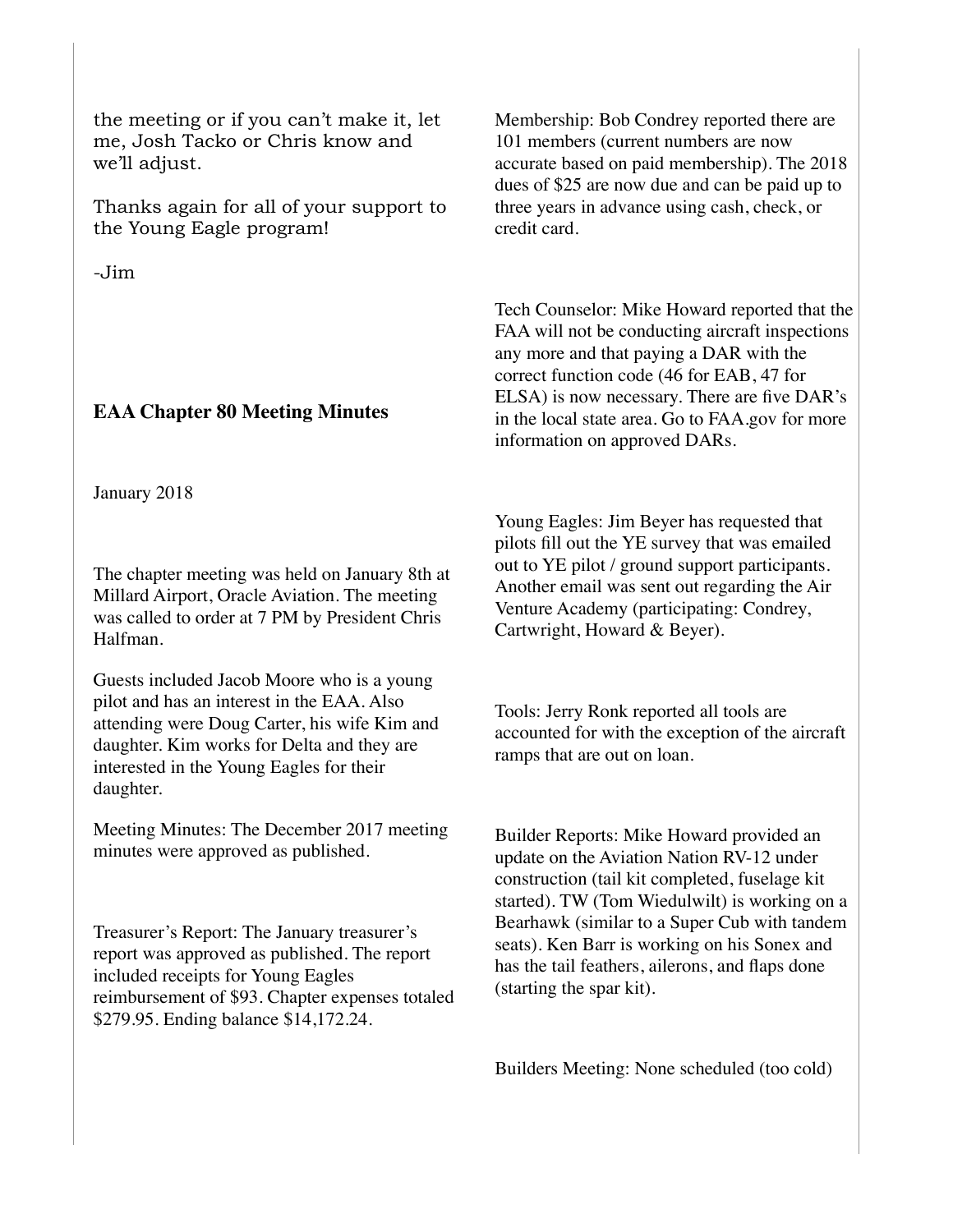Fly-outs: Mike Howard reported two fly outs in December. On Dec 9th a trip was made to Osage City Kansas to eat at the airport restaurant. On Dec 16th nine aircraft (11 people) made the trip to Albany Missouri, borrowed a pick-up truck crew car, and had lunch. Great weather.

Social Coordinator: Chris Halfman discussed the Christmas party (that was cancelled this year due to a lack of participation) and solicited ideas for making this happen next year (perhaps pot luck, Chapter 80 subsidize some of the cost, use some restaurant rather than the hangar, etc.). More discussion to follow.

#### Old Business:

1) 501c(3) proposal. Bruce Mundie filed the paperwork with the IRS the first week of December and expects a response in 30-45 days.

2) Tommy Ostlund picked up the EAA sign that was at the Wahoo airport and is looking at ways to utilize this sign (perhaps modified) to place outside Oracle Aviation.

New Business:

1) Chris Halfman handed out the EAA Chapter 80 staff 2017 awards.

2) Chris Halfman solicited help for providing refreshments at future chapter meetings. TW suggested volunteers taking turns each month to assist in this effort (that had previously been provided by Mark Miller). Contact Chris if you would like to help.

#### 1) None

Presentation: Bruce Mundie gave an update on the status of his Nieuport 28 full-size replica project. This is a primarily 6061T6 aluminum based tubular airframe with shrunk fabric cover, powered by a Lycoming O-290 engine. Airframe progression is going very well; however, a tip over incident damaged the engine prop flange - which is undergoing evaluation by Central Cylinder.

February Meeting: Heath Hopps will provide a presentation February 12th on being an F-18 (Hornet) Driver.

Raffle Drawing: Twenty-three dollars won by Ed Sudzinski.

—————————————————- 

From Gene Larsen... A friend of mine, Roger Hansen from Henderson, NV and I flew our two RVs to Canada and Alaska last July. Just finished editing one of my videos and thought you might like to distribute to our members.

#### [https://youtu.be/6Uu8oktmk\\_8](https://youtu.be/6Uu8oktmk_8)

Also found an old video I made way back in 2007 about our first trip to the Caribbean.

#### <https://youtu.be/q2iqhN8BKKw>

These are very well done. Maybe we can talk Gene into bringing more for a presentation at one of our meetings.

Announcements: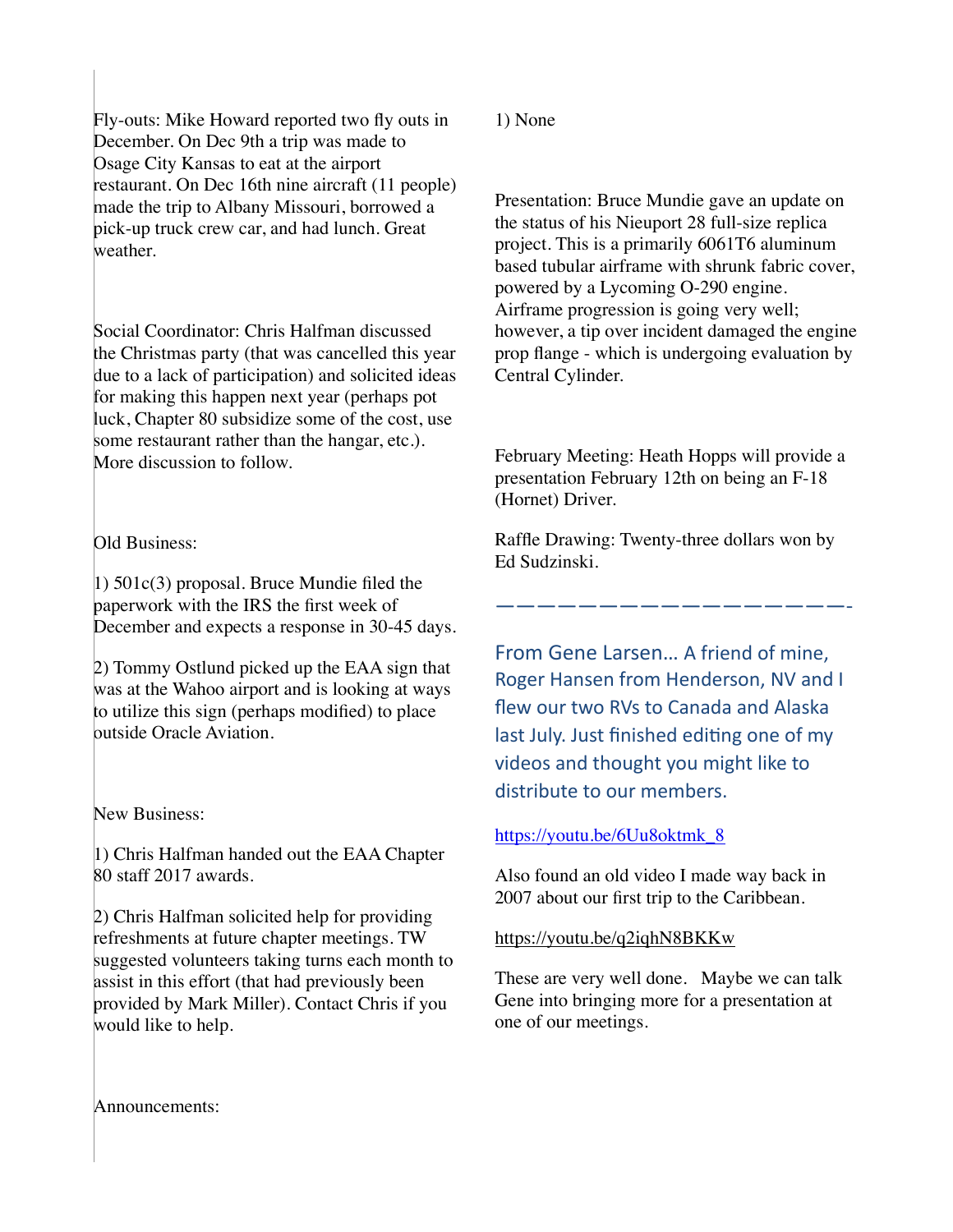#### **Upcoming Events**

[Omaha IMC Club](https://www.eaa.org/eaa/event/2017-12-14-Omaha_IMC_Club?id=9BAB18C3F52D4E63A6CF3EA01D43B9D4) Thursday, Feb 8 · 7:00 PM - 8:30 PM

- February 3, 2018 ◦ [EAA 1055 Breakfast \(York\)](http://1055.eaachapter.org/) at 8:00 AM
- February 17, 2018 ◦ [EAA 569 Breakfast \(Crete\)](http://eaa569.org/blog/) at 8:00 AM
- March 3, 2018
	- [EAA 1055 Breakfast \(York\)](http://1055.eaachapter.org/) at 8:00 AM
- March 17, 2018
	- [EAA 569 Breakfast \(Crete\)](http://eaa569.org/blog/) at 8:00 AM

# February Webinars

## **What? No smoking gun?**

**Wednesday, February 7 – 8 p.m. CST** Presenter: Mike Busch | *Qualifies for FAA Wings and AMT credit.* [Register Now >>](http://go.eaa.org/FNmEB00Fb0S0H38V000UOK1)

# **IFR Decision Making: Chasing Choices**

**Tuesday, February 13 – 7 p.m. CST** Presenter: Andy Miller | *Qualifies for FAA Wings credit.* [Register Now >>](http://go.eaa.org/a0300B0NVS0m00cUGEK81HO)

## **So, You Want to Build a Jet?**

**Wednesday, February 21 – 7 p.m. CST** Presenter: Lance Hooley [Register Now >>](http://go.eaa.org/uHK000mE1B0O0d038HVSUN0)

Please send any pictures or articles to share with our chapter to [newsletter@eaa80.org](mailto:newsletter@eaa80.org) 

Or [radyer@msn.com](mailto:radyer@msn.com)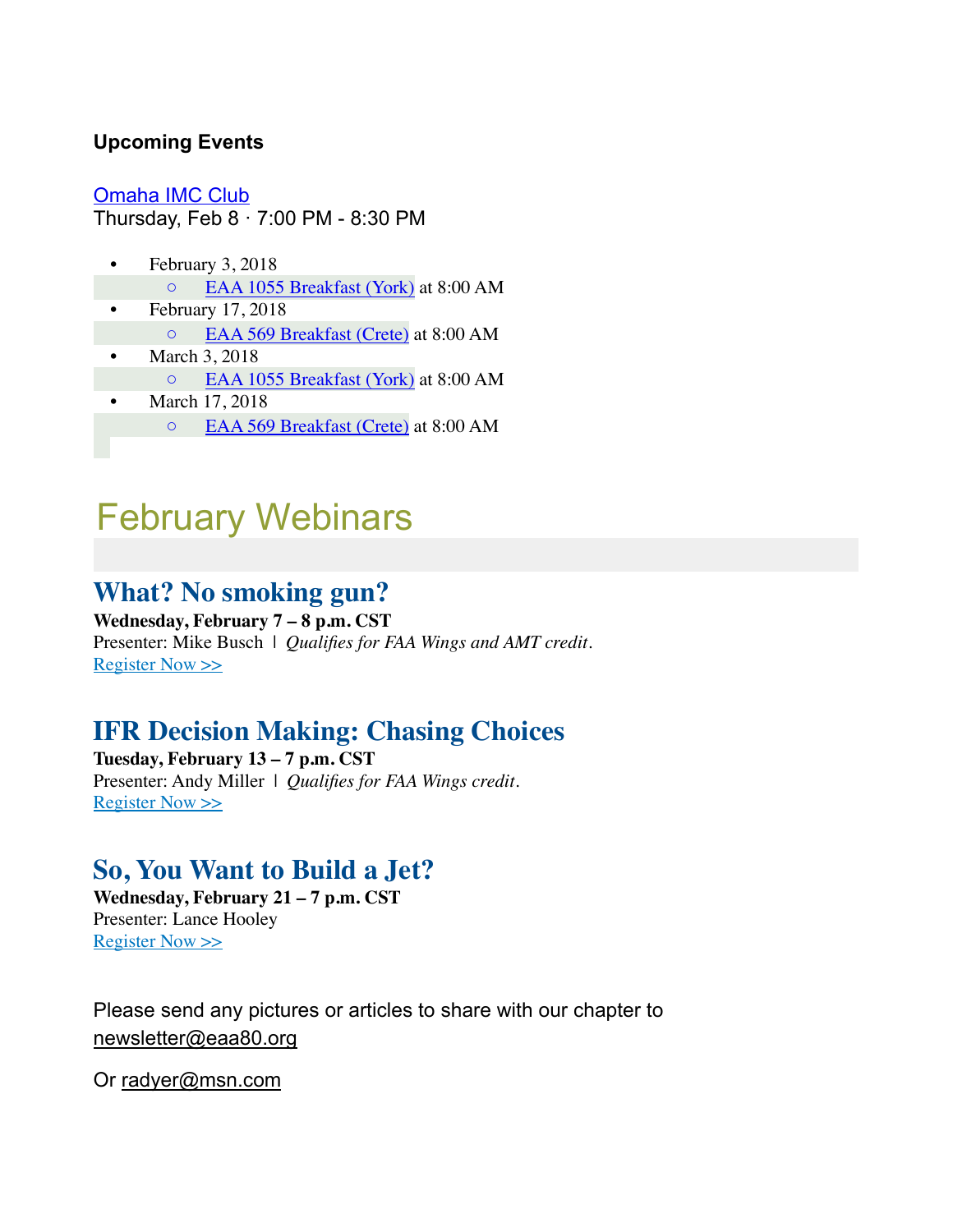|                                           |                                  |      | <b>EAA 80 MONTHLY TREASURER REPORT</b> |                                                       |  |  |  |  |
|-------------------------------------------|----------------------------------|------|----------------------------------------|-------------------------------------------------------|--|--|--|--|
|                                           |                                  |      |                                        | Feb-18                                                |  |  |  |  |
|                                           |                                  |      |                                        |                                                       |  |  |  |  |
| Checking                                  |                                  |      |                                        |                                                       |  |  |  |  |
| Acct. 310                                 |                                  |      |                                        |                                                       |  |  |  |  |
| <b>Opening Balance</b>                    |                                  |      | \$14,172.24                            |                                                       |  |  |  |  |
|                                           |                                  |      |                                        |                                                       |  |  |  |  |
| Receipts                                  |                                  |      |                                        |                                                       |  |  |  |  |
|                                           | <b>FDMS</b> Dep                  |      | \$150.00                               |                                                       |  |  |  |  |
| 1/8/2018 50/50                            |                                  |      | \$17.00                                |                                                       |  |  |  |  |
|                                           |                                  |      |                                        |                                                       |  |  |  |  |
| 1/8/2018 Dues                             |                                  | Chks | \$175.00                               |                                                       |  |  |  |  |
|                                           |                                  | Cash | \$175.00                               |                                                       |  |  |  |  |
| 1/26/2018 Dues                            |                                  | Chk  | \$25.00                                |                                                       |  |  |  |  |
| <b>Expenses</b>                           |                                  |      |                                        |                                                       |  |  |  |  |
|                                           |                                  |      |                                        |                                                       |  |  |  |  |
|                                           |                                  |      | \$4.95                                 |                                                       |  |  |  |  |
| 1/3/2018 FDMS Fee<br><b>FDMS Discount</b> |                                  |      |                                        | FDMS is First Data Management System<br>(Credit Card) |  |  |  |  |
|                                           |                                  |      |                                        |                                                       |  |  |  |  |
|                                           | 1/8/2018 Refresh (Chris Halfman) |      | \$11.50                                |                                                       |  |  |  |  |
|                                           |                                  |      |                                        |                                                       |  |  |  |  |
|                                           |                                  |      |                                        |                                                       |  |  |  |  |
|                                           |                                  |      |                                        |                                                       |  |  |  |  |
|                                           | (Note: Credit Card amounts       |      |                                        |                                                       |  |  |  |  |
|                                           | will be accounted on cash        |      |                                        |                                                       |  |  |  |  |
| basis when recorded)                      |                                  |      |                                        |                                                       |  |  |  |  |
|                                           |                                  |      |                                        |                                                       |  |  |  |  |
| <b>Ending Balance</b>                     |                                  |      | \$14,697.79                            |                                                       |  |  |  |  |
|                                           |                                  |      |                                        |                                                       |  |  |  |  |
|                                           |                                  |      |                                        |                                                       |  |  |  |  |

Or 402-740-9309

See you at the meeting